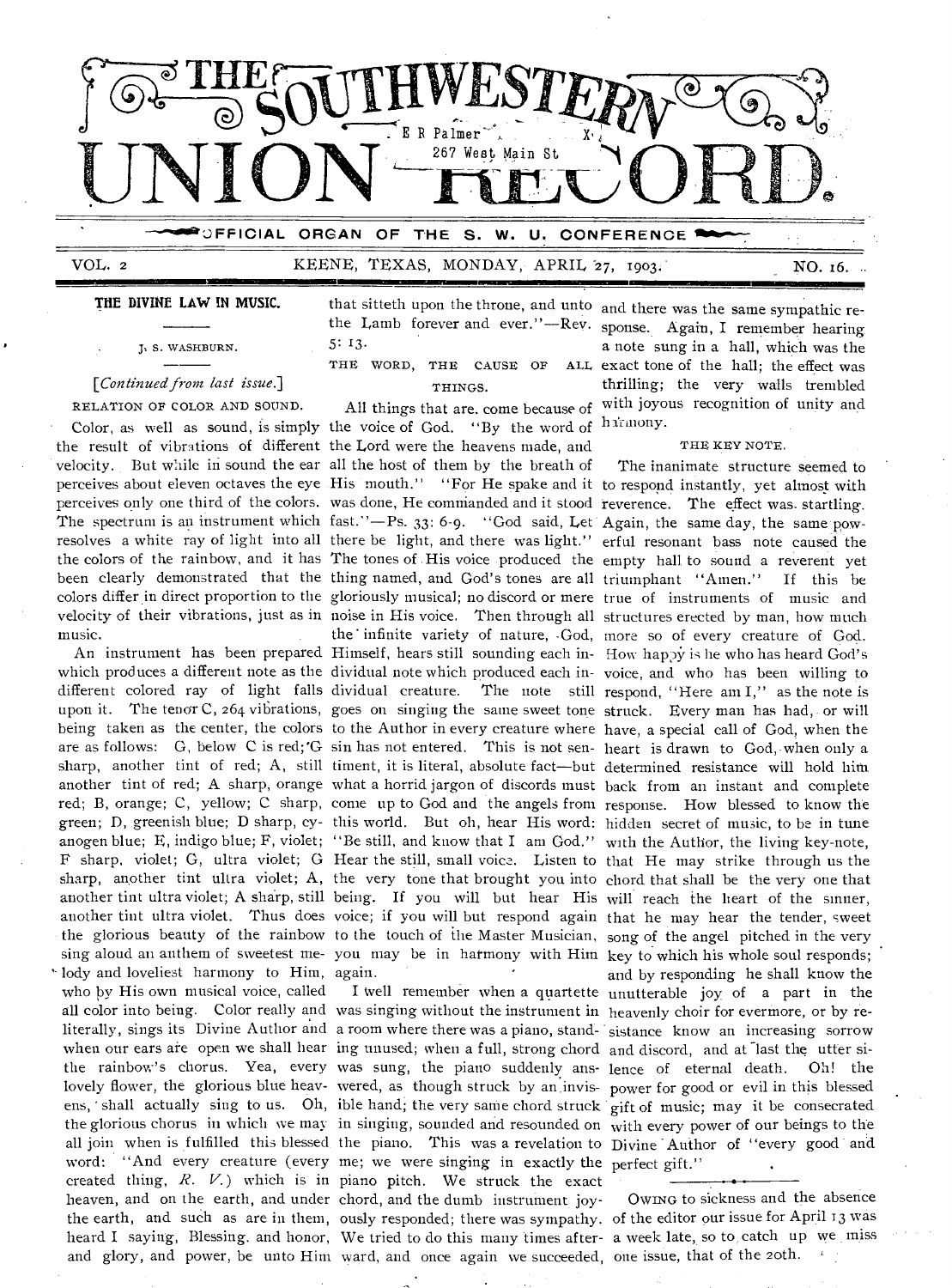#### SOUTHWESTERN UNION RECORD.

## Arkansas Department.

T IS NOW well along in spring work, but it is not too late to plan for God's work. Especially, children and youth, let us see what we can do for the spread of the news that Christ will soon return to this earth. He has given all for us, and of".His own we may return a portion to Him.

By work the muscles are made strong, and by thinking and. planning the mind grows and becomes more useful. God made man perfect, and **it is** our privilege to become perfect. If we unite our will with God's power, He will make of each one a bright and shining light to all we meet. He would have us do better and more work for Him, and be more kind and gentle to those about us.

The Lord's work needs more laborers, and money with which to send them, so if you can raise a crop for the Lord, be it ever so small, do so. Do all your work in the best way, and then ask God to bless it. Talk with your parents about it, and see how much can be done.

would give a penny a week for missions more than at present, it would ton, and placed side by side, would reach 4,75o feet, almost a mile. It is the small things put together that make the great ones. 'And "he that is faithful in that which is least, is faithful also in much." Let us all move forward. J. C. ANDERSON.

#### **Notice to Churches and Laborers.**

**A**<sup>T</sup> THE General Conference at Oakland, California, which has just closed, Elder A. E. Field T THE General Conference at Oakland, . California, which expressed a strong desire to be relieved of the presidency of the Arkansas Conference. He has been **in that field for** the past four years, and has labored hard for the upbuilding of the work during that time, and he now wishes to go again into the field where he will not have such labor **in** his chosen work of the gospel ministry: As the Southwestern Union. Conference committee were nearly all present, his request was considered, and considerable time

spent in looking for someone to take his place. After several names had been considered, it was unanimously  $\bigcap$ recommended that Elder J. A. Sommerville, who **i3** well known to most place in Oklahoma.

The. Committee felt that Eller Sommerville, with his long acquaintand carry on the work there better than anyone else to be had. It is sincerely desired that the brethren in that conference will rally around Elder Sommerville, and support, and render him every assistance in the prosecution of the work: Elder Sommerville enters upon his new duties full of hope, and with great it is fairly worn out. faith that much can be accomplished with the united support of all the brethren. The needs of the new field to which he has been called will only perinit of Elder Field remaining for a week or ten days to properly turn over to his sucessor the work in ing days. progress there.

If each Seventh-day Adventist Prophecy at the General Conference amount to over \$38,000 a year. Just If this spirit is followed there can be think of it, enough silver dollars to no reason why Arkansas Conference will be ample to supply the deed. make a pile that would weigh over a has not a prosperous future before it. The great burden of the Spirit.of was a call to more harmonious action, and greater unity in the work of all. May this be so.

> C. N. WOODWARD, Secretary S. W. U. Conference.

#### **A Good Speech.**

SHORT TIME AGO ex-President Grover Cleveland made a speach in New York upon the negro question, which has been quite generally noticed. The following extract shows how it is received:-

responsibilities, but can be free to of the negro as carried on at Hampton and MANY of the New York papers, excepting the Evening :Post, indorse ex-President gro question and the South. The Brooklyn Eagle says Mr. Cleveland's words have the quality in them not only of commanding the widest attention, but also commanding unanimous approval, and that his words and the whole occasion at which he spoke should powerfully assist the cause of the education Tuskegee. The Sun remarks that Mr. CleVeland's remarks were "entirely free from cant; original vital, earnest, and distinguished not only by generousity of senti-

*[Contin.zei on last page.]* 

#### Plea for Hospital Patients

of our people in Aakansas, take the Those who have been sick know how presidency of the Arkans. s : o ifer- slowly time drags by even when they ence, and that Elder Field take his have had all the kindly attention ance with the work in that state, where perhaps ONE buy nurse must would probably be able to take up care for the needs of nearly a score HERE are more than one hunt dred thousand suffering patients in the hospitals in this country. that the - home circle could provide. But let such try to imagine what it would be like in a hospital ward of patients. Add to this the feeling of uncertainty of their physical condition, and we can readily understand why they should be glad to have the companionship of the saving gospel.

> When the *Life Boat* has found its way to the hospital wards, it is passed from patient to patient until

How many will put in one 'day selling *Life Boats*, and donate their commi.sion to supply the hospitals in their state ? If there is a hospital in their neighborhood, they can distribute the papers themselves on visit-

This is such a worthy cause that it will appeal sufficiently to those not of our church that, if thought best, a subscription' paper may be passed around among them, and a small amount can quickly be raised, that

> DAVID PAULSON, 28, 33rd Place, Chicago.

## *.+Zexas* Derartment

#### **Good News.**

Cleveland's recent expression about the ne-years of its existance has seen many munt toward the negroes themselves and the Regular work with the jail prisoners **C**former home is always en-<br>
someoning We have been cheered *HEERING* news from our couraging., We have been cheered by the good report brought to us of the progress being made by the Dallas church. This is the oldest church in the State, and in the twenty-five changes, and oftentimes many things to discourge; and within the past few years so many have moved to other places that but few are left. But the little hand who remain have nobly taken up the task before them, and are doing more active work than for many years, An active young people's society has been organized, and union and harmony pra:ail. is being done. Our people through,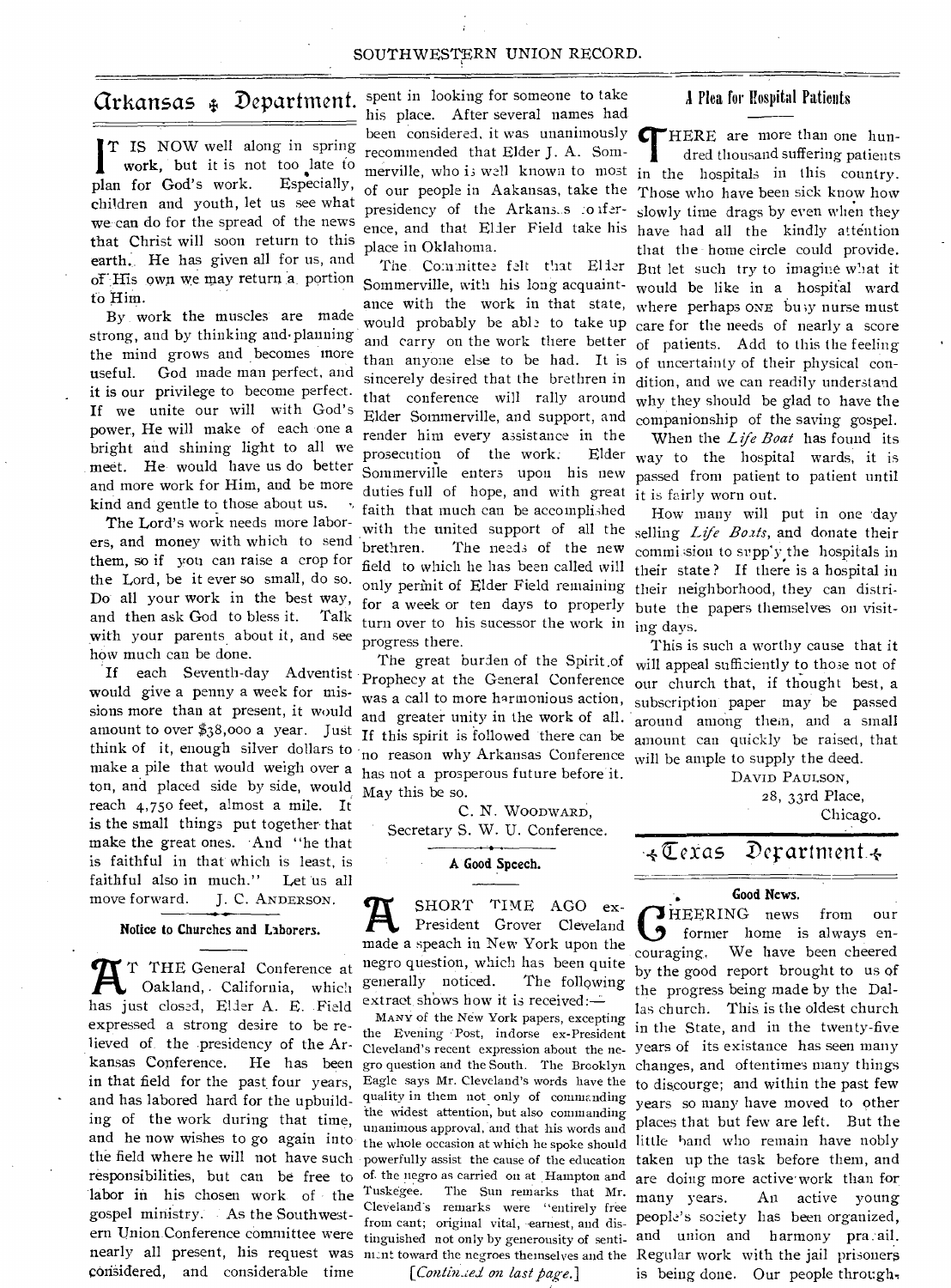## SOUTHWESTERN UNION RECORD.

plant, and others should strive to has been converted, and another is usin, unison to say "Amen, even so follow their good example.

#### -0- FIELD REPORTS.

report, I have been to Mt. Pleasant, the blind lustitute in Austin, sent for and held a few meetings there with a me, and requested me to lead him in good interest; but finding the farmers the study of the prophecies of Daniel very busy planting, and could and John. not attend meetings regularly, did giving him on an average of six the people invited me to return and hours each week for about two hold a tent meeting there after crops months. were laid by. I went to see a young man giving promise of great gentleman that owns a spring about usefulness in God's cause. He is the three-fourths cf a mile from town, president of the Y. M. C. A., and which is a great summer resort. He the leading religious spirit in the invited me to bring my tent, and institute, and sometimes goes out pitch it in the grove iu his inclosure, to help ministers hold meetings. He and he would open up a road so the regularly attends our Sabbath school community could get in, and we teaching a class. would be welcomed there, so I promised, if possible, to give them a which encouraged me greatly. Almeeting in the summer there, I came to Hughes Springs, and Sabbath for two or three years he has began meetings in a school house done so with no other light than what near by, and the interest has been the forth commandment gives on it; growing ever since.

truth, and will be baptize soon, 58: 13, 14, his face lighted up; and his and others are deeply interested. I eyes filled with tears; and he exhave opened a Sabbath school with a claimed, "I never knew that before, pitch our new tent, as soon as it heretofore." arrives, in the town, and take the

this part. I found here seven who truth. On the whole I feel of good were keeping the Sabbath, and the courage about the time and labor Lord is adding to them such as He spent in Austin. But as circumwould have to be saved. I hope soon stances turned so that I could not to have a goodly number to be or-obtain the expected and needed help ganized into a church. To the Lord to carry on tent meetings, and as I be all the praise. E. B. HOPKINS.

AUSTIN, TEXAS.—January 22, wife and I left Keene for Austin with the intention of making that place our home, and during the winter prepare the way for two tent meeting to be held this coming summer. But as I had unfavorable weather and poor health with which to contend, I did not accomplish what \_I expected; yet sufficient was accomplished to assure me that my labor was not in vain.

The Austin church received a large share of my attention in order to get it into a better working condition. out and helped, •and the county of enthusiastic workers there.

out this state will be glad to learn prisoners were visited once a week. HUGHES SPRINGS.—Since my last years, and is now attending school at now studying the present truth. young blind brother from Ardmore, Indian Territory, who has been keeping the Sabbath for two or three This of course I gladly He is a gifted and devoted

Some have taken a stand for the prophecy when we came to Isaiah member. hip of nineteen. Eleven of but from this on I shall keep the these are adults. I have decided to Sabbath different from what I have I will • here mention one thing, Leaving though he has been keeping the and in our study of the Sabbath in

intere t from the school house there. the Sweedish M. E. church, and The Lord is blessing the work in there I believe is an open door for the I also upon request spoke once in was in *very* poor health, I have come to the Keene Sanitarium for treatment.

> I hope soon to be able to report ready for work wherever God shall see fit to have me go. I am so glad to say that my greatest joy is, by word and deed, to promote the cause of truth, and to provoke my fellowmen to love and good works.

the tract work started, and two young but the Lord has overruled it all. sisters are canvassing the city for The season is now advancing nicely, The pour and needy were searched cents. The *Life Boat* also has a club by putting in faithful time. Just before leaving Austin we got the Times, selling the two for five

that vitality still remains in this old As a result of this labor one man "Behold I come quickly." God help. Just now the Lord is saying to us come Lord Jesus." A. W. JENSON.

#### From a Canvasser.

E LEFT our quiet home at Keene April t, and launched out in a country unknown to us. We spent the first Sabbath at Dallas, where we were cordially welcomed by. all. The church there was of good courage. They are doing an excellent work in the prison at that place. We left there on Sunday, and arriving at East Fork we found it almost impassable, but when the Lord works, none can hinder. We had several opportunities to speak a word for the Master. One traveling can see how much the world is given up to wickedness; but we are of good courage, and are having good success in taking orders. The people here are very friendly; and the Lord has opened their hearts to us, which to a canvasser means much. May the Lord bless the good work, and send forth more laborers into the field for the harvest truly is ripe.

E. F. SEAT.

#### *Alba, Texas, April*

#### I. Twelve Hour's Experience.

*I* **Twelve Hour's Experience.**<br>
TRECENTLY made a trip to visit<br>
some of the canvassers in the<br>
field, and while out spent twelve RECENTLY made a trip to visit some of the canvassers in the hours canvassing for "Coming King" with the following results: Exhibitions given, twenty-seven; orders taken twenty-five; value, thirty-one dollars and fifty cents. I never saw the people more willing to buy our books than .at the present. This work was done in the heart of the boil weevil district, thus indicating that the Lord is willing to bless our efforts to spread His truth even in the face of pests and adverse circumstances.

During the winter some thought that on account of the excessive rains, and lateness of the spring, it would work against the canvassers, "We Would See Jesus" and *Signs of* and prospects are bright, so let us, who are canvassers press our work

A. S. MCCULLY.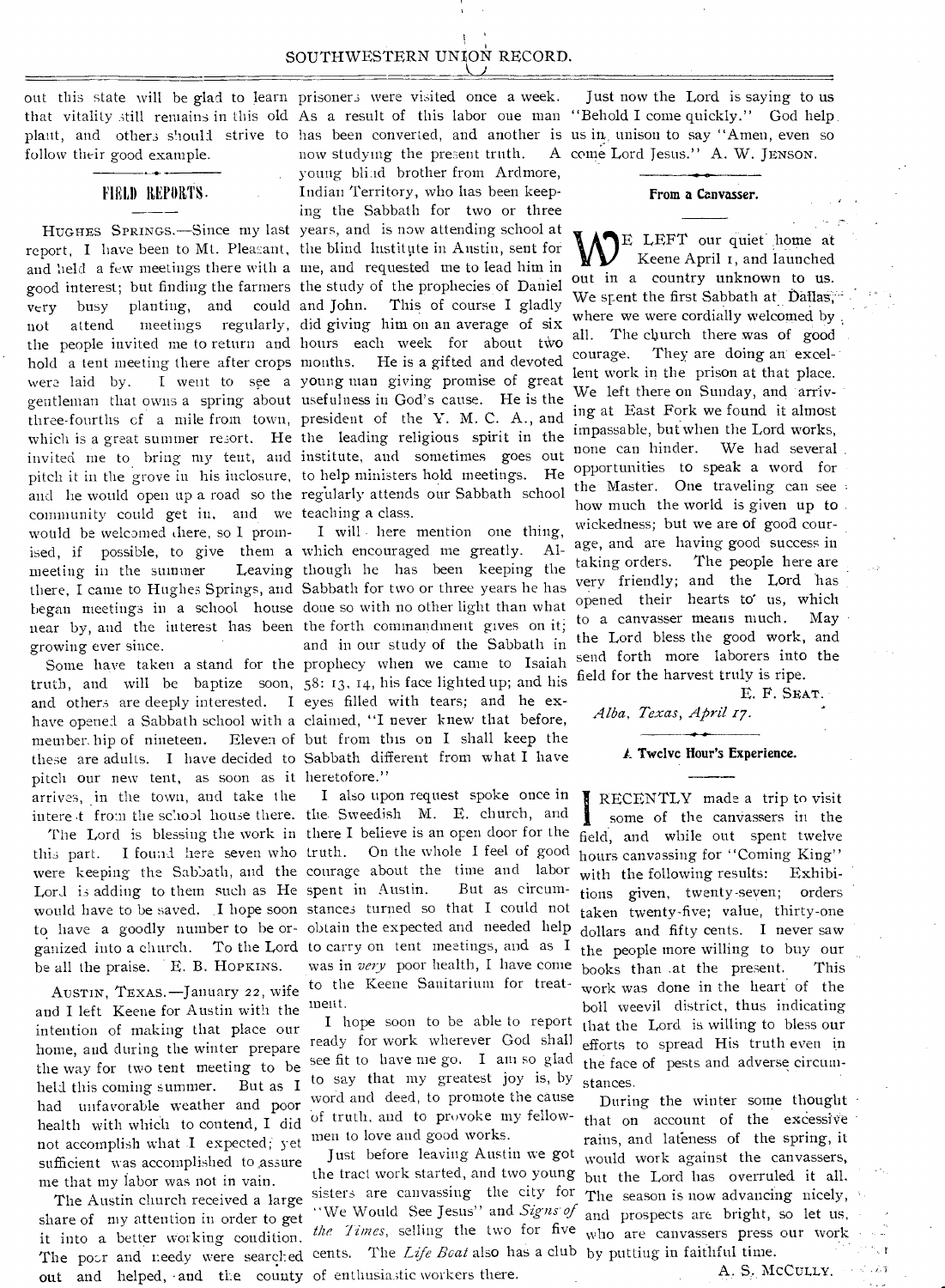## $\ast \mathbb{C}$ be + Union + Record.+  $\cdot$

| A WEEKLY JOURNAL<br>Published by the Southwestern Union Con-<br>ference of the Seventh-day Adventists.                                                     |
|------------------------------------------------------------------------------------------------------------------------------------------------------------|
| C. N. WOODWARD, - - - - - - Editor<br>and Business Manager.                                                                                                |
| G. G. RUPERT. - - - - Associate Editor.                                                                                                                    |
| Subscription Price, per year, - - - \$ 50<br>Clubs of Ten, one year, $\sim$ $\sim$ $\sim$ $\sim$ 4 50<br><u> 1999 - An Ann ann an Aonaichte ann an Cor</u> |
| <b>AGENTS:</b>                                                                                                                                             |
| Oklahoma Tract Society, Oklahoma City,                                                                                                                     |
| Oklahoma.                                                                                                                                                  |
| Arkansas Träct Society, Springdale, Arkansas                                                                                                               |
| Texas Tract Society. Keene. Texas.                                                                                                                         |

All papers will be discontinued when the time expires, unless promptly renewed.

Subscribers who do not receive their paper regularly should notify the office of publica- past year reached an average of will see the work wound up before tion and not the Tract Society, as the latter \$15.10 for each member, which it is next January. are not responsible for the mailing of the said is the highest record for any papers.

Money, or letters, should not be sent to individuals. All business communications should be addressed, and all remittances and money orders made payable to the S. W. U. RECORD, Keene, Johnson County, Texas.

Entered October 24, 1902 at Keene, Texas, as second-class matter, under Act of Congress tent was pitched across the street of March 3, 1879.

## NOTICE.

A MEETING of the Southwestern college. Union Conference Committee will be display, and included, broom-making, held at Keene, Texas, May 5, at wagon or carriage-making, tent-mak-2 P. M., to transact such business as ing, cabinet or furniture work, and All members of the Committee are work. requested to be present.

Board is also called to meet May 5, at industries. 7 P. M., for the purpose of selecting the faculty for the coming year, and is successfully operating a canning to transact such other business as factory, as one of its industries. may come before the Board. It is very much desired that every member of the Board be present.

> G. G. RUPERT. H. SHULTZ.

## **NEWS ITEMS.**

PRESIDENT Roosevelt has been spending the past two weeks with only a few friends exploring Yellowstone Park.

THE Dallas News of the 21st gives crop reports from 1.65 counties of Texas, showing the crops to be in a eral Conference showed that there placed there to hold up the torch of magnificent condition, and a general are approximately 35,000 children of rain will insure large crops of small school age in our denomination. Of many to espouse the principles of grain and early produce. The idea these only about 5,000 are attending is soon to be reached in our nation.

argument seems to be in the past.

THE Chinese government has made ooo for outrages committed Chinamen in Oregon. As they are standing that they be kept within barbarians, according to the opinion the proper limits of an intermediate of the allied powers, and as they school. Considerable attention was have no way of inforcing their de- given church schools, and resolutions mands, it is probable that this country were adopted recommending the creawill refuse to offset our claims for tion of a fund in each conference, to damages to our missionaries with this be raised by popular subscriptions, Oregon demand.

#### Notes From Other Fields.

tana Conference it was shown that we have this work more than half the tithe paid into their treasury the done, and a vigorous effort this season conference in this country.

A SMALL paper in the interest of the truth has just been started in Porto Rico. - It is published in Spanish.

from our church in which was an exhibit of the industrial work done think that we have not done in the by the pupils of the Healdsburg past what we should have done for It was a very creditable may come before the Committee. many samples of drawing and needle-They also had a fine lot of fruit put up by the canning factory, A meeting of the Keene Academy which is run as a part of the college fore it seems to me reasonable that

THE Graysville, Tenn. Academy

expects soon to consolidate the two papers, The Southern Watchman and The Gospel Herald. received seems hardly to warrent two papers for that field.

KANSAS reports some very interesting canvassers' institutes, held just before the General Conference; and they expect to have in the neighborhood of fifty canvassers in the field this spring. Many are already out.

EDUCATIONAL reports at the Genof diversification has taken deep our schools, while about 30,000 are

hold, and the days of the single crop receiving their education from worldly schools and teachers.

RESOLUTATIONS were adopted a demand on this country for \$100,- recommending the establishment of on intermediate schools, with the underfrom which all church school teachers were to receive their pay, the same as ministers from the tithe.

PROFESSOR Magan's report of the Ar the recent session of the Mon- "Object Lesson" work showed that

#### Are We Doing What We Should?

HROUGH the call by our brethren in Washington for assistance to provide a suitable place of DURING the General Conference a worship to which to invite the representative men of the nation to hear this message, I have been led to Every state and territory this class. in the United States, and that in-<br>cludes every organized conference in this country, from the very nature of things should consider Wa hington as a part of their field, from the fact that from each state and territory in the Union, citizens are making that field their temporary home. Thereall the conferences in the United States should contribute something toward providing a suitable place of worship where this truth is being intelligently pretented at the capital THE Southern Union Conference of the nation-a place to which each conference may direct its state representatives who go from its territory.

Seventh-day Every Adventist The support should feel it a pleasure to take some part in this effort now being made to establish a memorial of this truth in Washington. This means God will bless to the conversion to this message some of the first men of the nation. Our prayers should accompany our offerings, whether they are large or small, that God may lead Senators, Congressmen, and judges who are in that city to a knowledge of the saving truth we love.

May God bless those who are light and truth, that alley may lead

R. A. UNDERWOOD.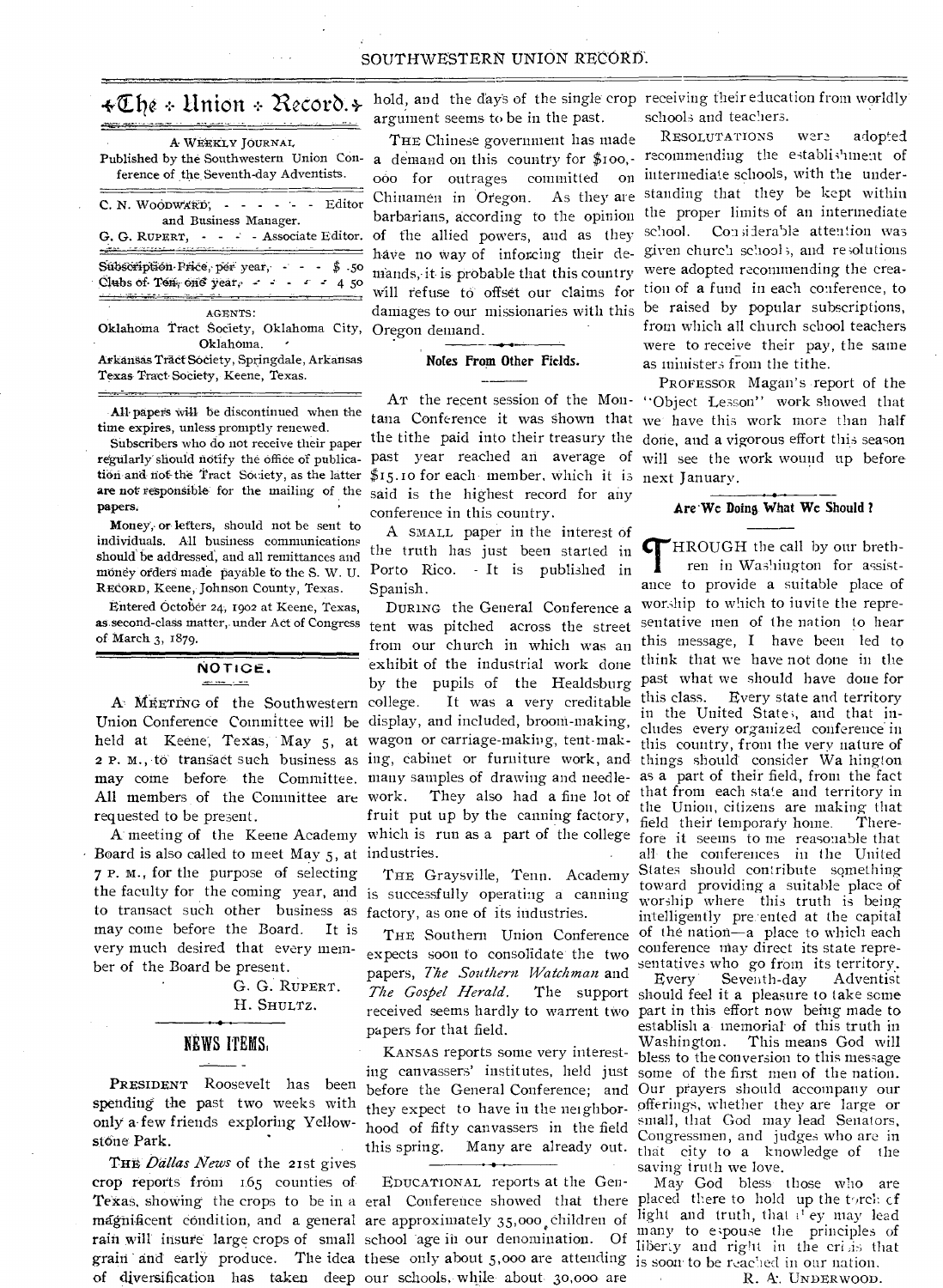### Oklahoma & Department.

ITEMS OF INTEREST.

attend the next session of the Con- Orleans soon. A large attendance is federate Reunion to be held in New looked for.

ELDER C. Sorenson and wife have been at Oklahoma City recently with their little daughter, who had to have Alv an operation on one of her eyes. She Av has done remarkably well since the Al operation, and after a few days was  $A^{r_1}$ Ar able to be taken to her home.

BROTHER R. E. Haughey writes from Snyder, O. T. He wishes clean copies of the Signs, Review, Little Friend and Life Boat for free distribution in his missionary work.

NOTICE.

o avoin mistakes we wish to call Ce the attention of those who have Cl donations, offerings or tithe on hand Do to be sent in, to the fact that it should En be sent to the Oklahoma Tract Soc- F<sup>2</sup> iety, where it will be properly attend-  $G$ ed to. The State Sabbath School G secretary is not connected with this office, and therefore has to forward Ho the money which causes delay and ex- Ho tra expense. There is also a chance  $1$ <sup>30</sup> that we will not get the name of the <sup>Ist</sup> person, church or society sending the In money, hence would not be able to Je give proper credit on our books.

All REPORTS of Sabbath Schools La should be sent to the state secretary. E. E. H.

New Book on Education.

 $\int$  ou will notice in a recent number O of the Signs a full-page adver- O tisement of Sister White's new book O entitled, "Education." It is a vol- O ume of such practical value to busi- P ness men, teachers, students, parents P and young people, that we feel sure P it will have a large sale among them. P

Our educational workers will take P hold with strength and advertise it. F The discount to agents will be forty F per cent.

Canvassers. Attention!

F you are out in the field and have not a supply of report blanks, let V us know at the office, and we will be glad to supply you, as we are anxious to have your reports.

SPECIAL rates are being offered by all the railroads to those wishing to

| Name.                           | Tiche.     | F. D. O. | Annual Off'gs.  | S. S. Don.      | Orpu. Home. |
|---------------------------------|------------|----------|-----------------|-----------------|-------------|
| Alva                            | 27 00      |          |                 |                 |             |
| Avard                           |            |          |                 | 1<br>70         |             |
| Altona                          | 64 60      | 3 61     |                 | 7.<br>99        |             |
| Anvil                           | 69 31      | 9 65     | 11 60           | 3 17            |             |
| Ardmore                         | 14 26      | 20       |                 |                 |             |
| Addington, I. T.                |            |          |                 | 83              |             |
| Banner                          | 30 95      | 342      | 11.65           | 362             |             |
| Cooper, East                    | 95 00      | 500      | 62 80           | II $23$         |             |
| West                            | 191 55     | 10 30    | $57\,50^\circ$  |                 |             |
| Concord.                        | - 10<br>7  |          |                 | 9.30            |             |
| $C$ <i>xr</i> <sub>1</sub> , 2y | g.<br>00   |          | 400             |                 |             |
| Claremore, I. T.                | 175 76     |          |                 | 130             |             |
| Cashion                         |            |          |                 |                 |             |
| Cement                          | 44 25      | 400      |                 | 82              |             |
| Clarkson 3. S.                  |            |          | 14 00           |                 |             |
| Dover                           |            |          |                 | 139             |             |
|                                 | 52 63      | 150      | 300             | 65              |             |
| Enid                            | 20 40      | 720      | 19 50           | 60              |             |
| Ferg ison                       |            |          |                 | :57             |             |
| G ahrie                         | 42 59      | 25       | 93              |                 |             |
| Gage                            | 150        |          | 218             | 148             |             |
| Gip                             | 33 72      |          | 8 45            |                 |             |
| Hereford                        |            |          |                 | 203             |             |
| Hennessey                       | 63 92      |          | 12 00           |                 |             |
| <b>I</b> solated                | 259 74     | 23 00    | 19 30 ·         | 60              | 6 25        |
| Isabella                        | 138 00     |          | 8 50            | 4 <sub>10</sub> | 105         |
| Ingersoll S. S.                 |            |          | 75              | 50              |             |
| Jennings                        | 32 74      | 76       | 2 5 9           |                 |             |
| Lincen                          | 18 22      |          | 247             |                 |             |
| Lahoma                          | 186 10     | 20 75    | 38 85           | 895             |             |
| Lehigh                          | 76 95      |          | 8 67            |                 |             |
| Mt. Zion                        | 148 94     | 60       | 18 45           | 64              |             |
| Muskogee S.S.                   |            | 12, 57'  | 6 00            | 4 09            |             |
| Norman                          |            |          | 300             |                 |             |
| O'Keene                         | 96 00      |          |                 | 746             |             |
| Oklahoma City                   | 187 70     | 48 47    | 18 36           | II 08           |             |
| Omega                           | 144 10     | 13 70    | 80 00           |                 |             |
| Osceola                         | 233 10     |          | 75              |                 |             |
| Opal                            |            |          | <sup>1</sup> 50 | 300             |             |
| Perry                           | 50 II      | 70       | 10 35           |                 |             |
| Putnam                          |            | 20       |                 | $1\,62$         |             |
| Perkins                         | 30 54      |          | $-4,50$         | I 20            |             |
| Parkland                        | 30 04      |          | 388             |                 |             |
| Pawnee S.S.                     |            |          | I 00            | $I$ 05          |             |
| Ruth                            | 22 00      |          |                 |                 |             |
| Retrop S. S.<br>Ý.              |            |          | 820.            | I 77            |             |
| Seger                           | 35 77      | I 90     |                 | 177             |             |
| Shawnee                         | 17 55      |          |                 |                 |             |
| Shattuck                        | 51 25      | $3^{22}$ | II 19           | 4 95            |             |
| Salem                           | 105 00     |          |                 | 182             |             |
| e Tulsa S. S.                   |            |          |                 | I 10            |             |
| t Waukomis                      |            |          | $I$ 00          |                 |             |
| e Wilburton                     | 24 87      |          |                 | 85              |             |
|                                 | 16 00      |          |                 |                 |             |
| s Watonga                       | 425        |          |                 |                 |             |
| Woodward                        | 17 00      | 1,30     |                 |                 |             |
| Totals<br>v                     | $$2869$ 45 | $$172$ 0 | \$456 $52$      | \$10323         | \$7.30.     |

T. J. Eagle, Treasurer.